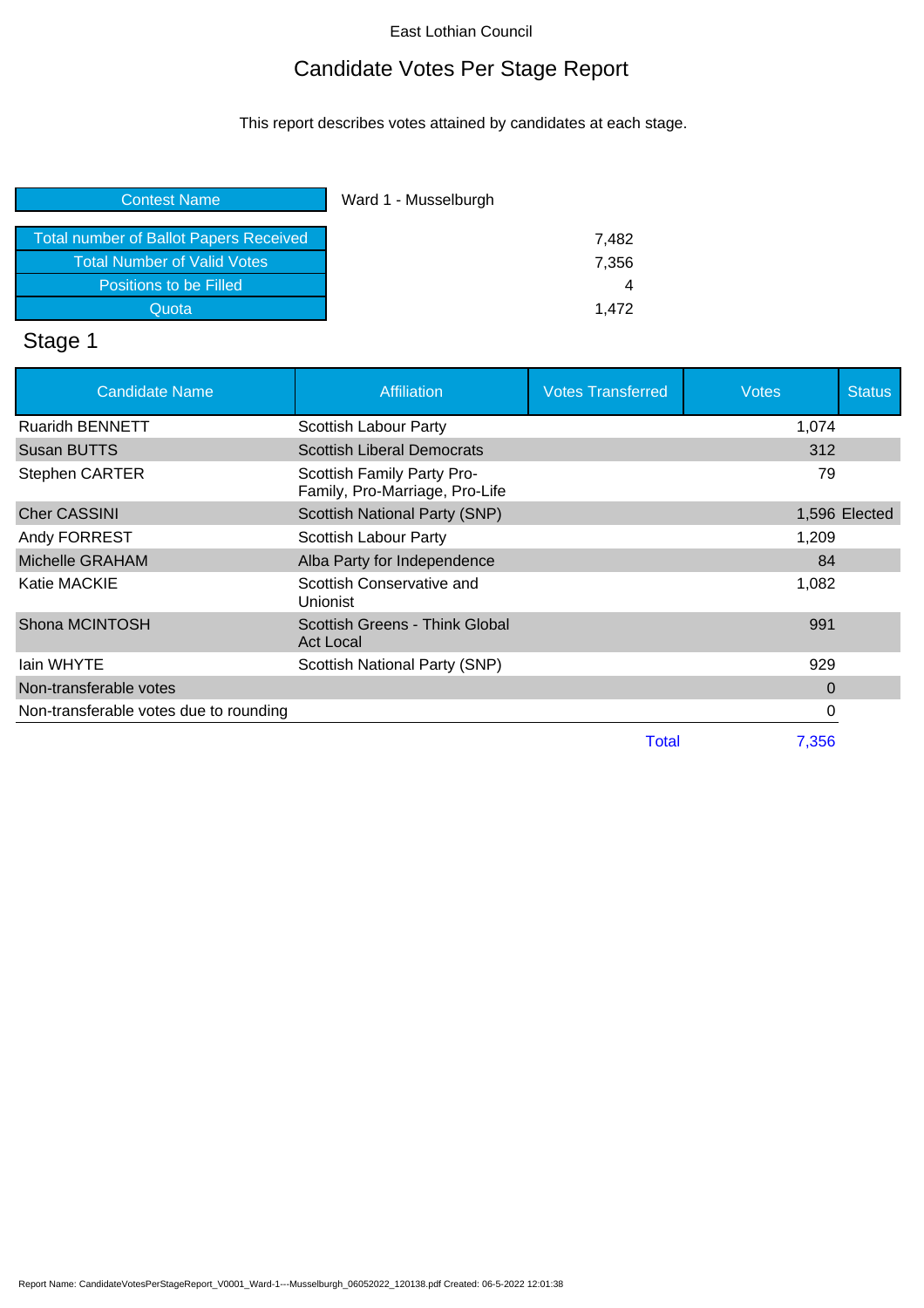## Candidate Votes Per Stage Report

This report describes votes attained by candidates at each stage.

## Stage 2

# Surplus of Cher CASSINI 124.00000

| <b>Candidate Name</b>                  | <b>Affiliation</b>                                           | <b>Votes Transferred</b> | <b>Votes</b> | <b>Status</b> |
|----------------------------------------|--------------------------------------------------------------|--------------------------|--------------|---------------|
| <b>Ruaridh BENNETT</b>                 | Scottish Labour Party                                        | 4.03988                  | 1,078.03988  |               |
| Susan BUTTS                            | <b>Scottish Liberal Democrats</b>                            | 1.86456                  | 313.86456    |               |
| <b>Stephen CARTER</b>                  | Scottish Family Party Pro-<br>Family, Pro-Marriage, Pro-Life | 0.62152                  | 79.62152     |               |
| <b>Cher CASSINI</b>                    | <b>Scottish National Party (SNP)</b>                         | $-124.00000$             | 1,472.00000  |               |
| Andy FORREST                           | Scottish Labour Party                                        | 5.12754                  | 1,214.12754  |               |
| Michelle GRAHAM                        | Alba Party for Independence                                  | 1.70918                  | 85.70918     |               |
| Katie MACKIE                           | Scottish Conservative and<br>Unionist                        | 0.46614                  | 1,082.46614  |               |
| Shona MCINTOSH                         | Scottish Greens - Think Global<br><b>Act Local</b>           | 10.79891                 | 1,001.79891  |               |
| lain WHYTE                             | Scottish National Party (SNP)                                | 93.22800                 | 1,022.22800  |               |
| Non-transferable votes                 |                                                              | 6.13751                  | 6.13751      |               |
| Non-transferable votes due to rounding |                                                              | 0.00676                  | 0.00676      |               |
|                                        |                                                              | <b>Total</b>             | 7,356.00000  |               |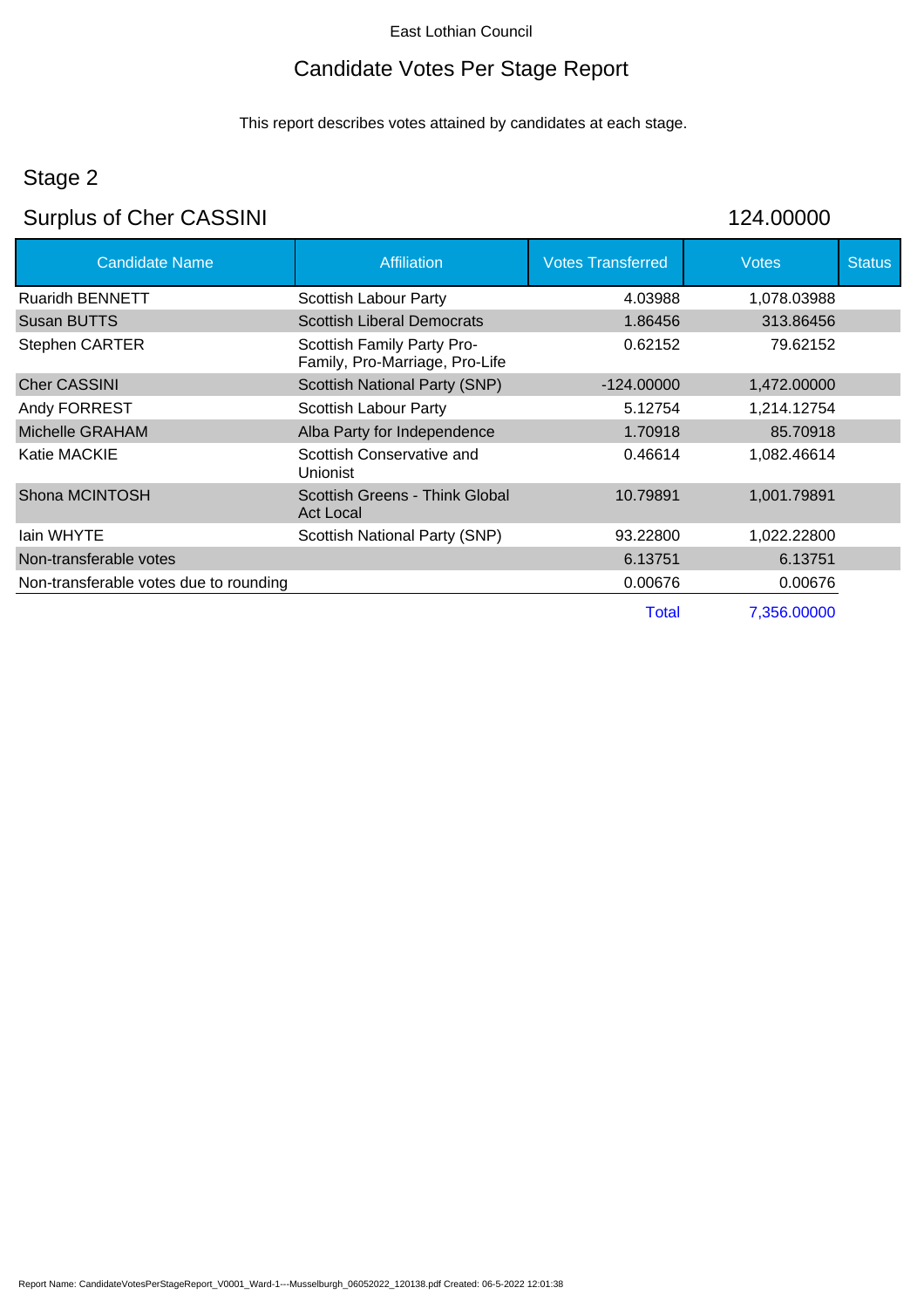## Candidate Votes Per Stage Report

This report describes votes attained by candidates at each stage.

### Stage 3

# Exclusion of Stephen CARTER 79.62152

| <b>Candidate Name</b>                  | <b>Affiliation</b>                                           | <b>Votes Transferred</b> | <b>Votes</b> | <b>Status</b> |
|----------------------------------------|--------------------------------------------------------------|--------------------------|--------------|---------------|
| <b>Ruaridh BENNETT</b>                 | Scottish Labour Party                                        | 3.00000                  | 1,081.03988  |               |
| Susan BUTTS                            | <b>Scottish Liberal Democrats</b>                            | 9.07769                  | 322.94225    |               |
| <b>Stephen CARTER</b>                  | Scottish Family Party Pro-<br>Family, Pro-Marriage, Pro-Life | -79.62152                | 0.00000      |               |
| <b>Cher CASSINI</b>                    | Scottish National Party (SNP)                                | 0.00000                  | 1,472.00000  |               |
| Andy FORREST                           | Scottish Labour Party                                        | 8.07769                  | 1,222.20523  |               |
| Michelle GRAHAM                        | Alba Party for Independence                                  | 7.07769                  | 92.78687     |               |
| Katie MACKIE                           | Scottish Conservative and<br><b>Unionist</b>                 | 18.00000                 | 1,100.46614  |               |
| Shona MCINTOSH                         | Scottish Greens - Think Global<br><b>Act Local</b>           | 16.00000                 | 1,017.79891  |               |
| lain WHYTE                             | Scottish National Party (SNP)                                | 4.23307                  | 1,026.46107  |               |
| Non-transferable votes                 |                                                              | 14.15538                 | 20.29965     |               |
| Non-transferable votes due to rounding |                                                              | 0.00000                  | 0.00000      |               |
|                                        |                                                              | Total                    | 7,356.00000  |               |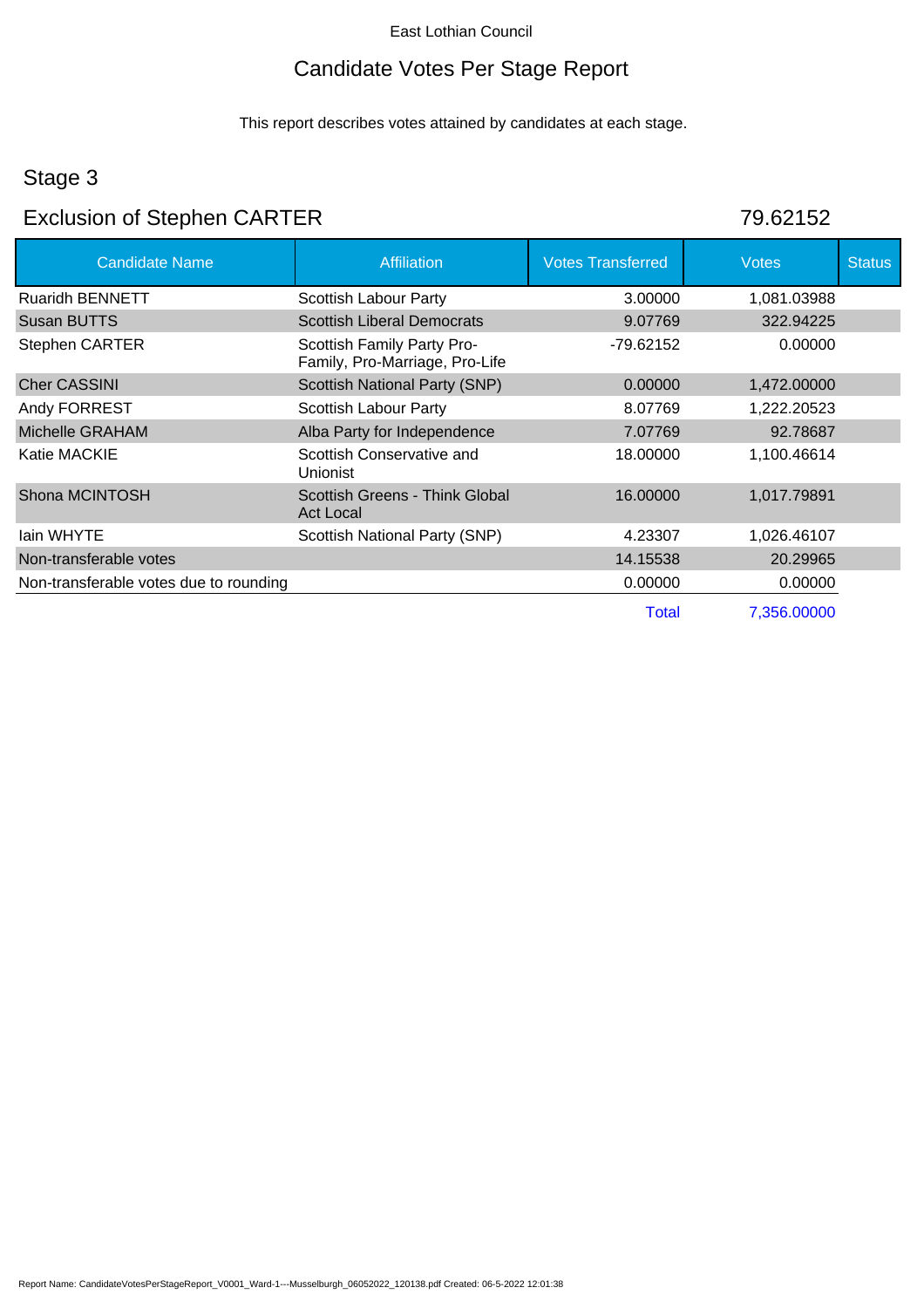## Candidate Votes Per Stage Report

This report describes votes attained by candidates at each stage.

## Stage 4

### Exclusion of Michelle GRAHAM 82.78687

| <b>Candidate Name</b>                  | <b>Affiliation</b>                                           | <b>Votes Transferred</b> | <b>Votes</b> | <b>Status</b> |
|----------------------------------------|--------------------------------------------------------------|--------------------------|--------------|---------------|
| <b>Ruaridh BENNETT</b>                 | Scottish Labour Party                                        | 10.23307                 | 1,091.27295  |               |
| Susan BUTTS                            | <b>Scottish Liberal Democrats</b>                            | 3.00000                  | 325.94225    |               |
| <b>Stephen CARTER</b>                  | Scottish Family Party Pro-<br>Family, Pro-Marriage, Pro-Life | 0.00000                  | 0.00000      |               |
| <b>Cher CASSINI</b>                    | <b>Scottish National Party (SNP)</b>                         | 0.00000                  | 1,472.00000  |               |
| Andy FORREST                           | Scottish Labour Party                                        | 9.07769                  | 1,231.28292  |               |
| Michelle GRAHAM                        | Alba Party for Independence                                  | $-92.78687$              | 0.00000      |               |
| Katie MACKIE                           | Scottish Conservative and<br><b>Unionist</b>                 | 6.00000                  | 1,106.46614  |               |
| Shona MCINTOSH                         | Scottish Greens - Think Global<br><b>Act Local</b>           | 17.38845                 | 1,035.18736  |               |
| lain WHYTE                             | Scottish National Party (SNP)                                | 29.93228                 | 1,056.39335  |               |
| Non-transferable votes                 |                                                              | 17.15538                 | 37.45503     |               |
| Non-transferable votes due to rounding |                                                              | 0.00000                  | 0.00000      |               |
|                                        |                                                              | <b>Total</b>             | 7,356.00000  |               |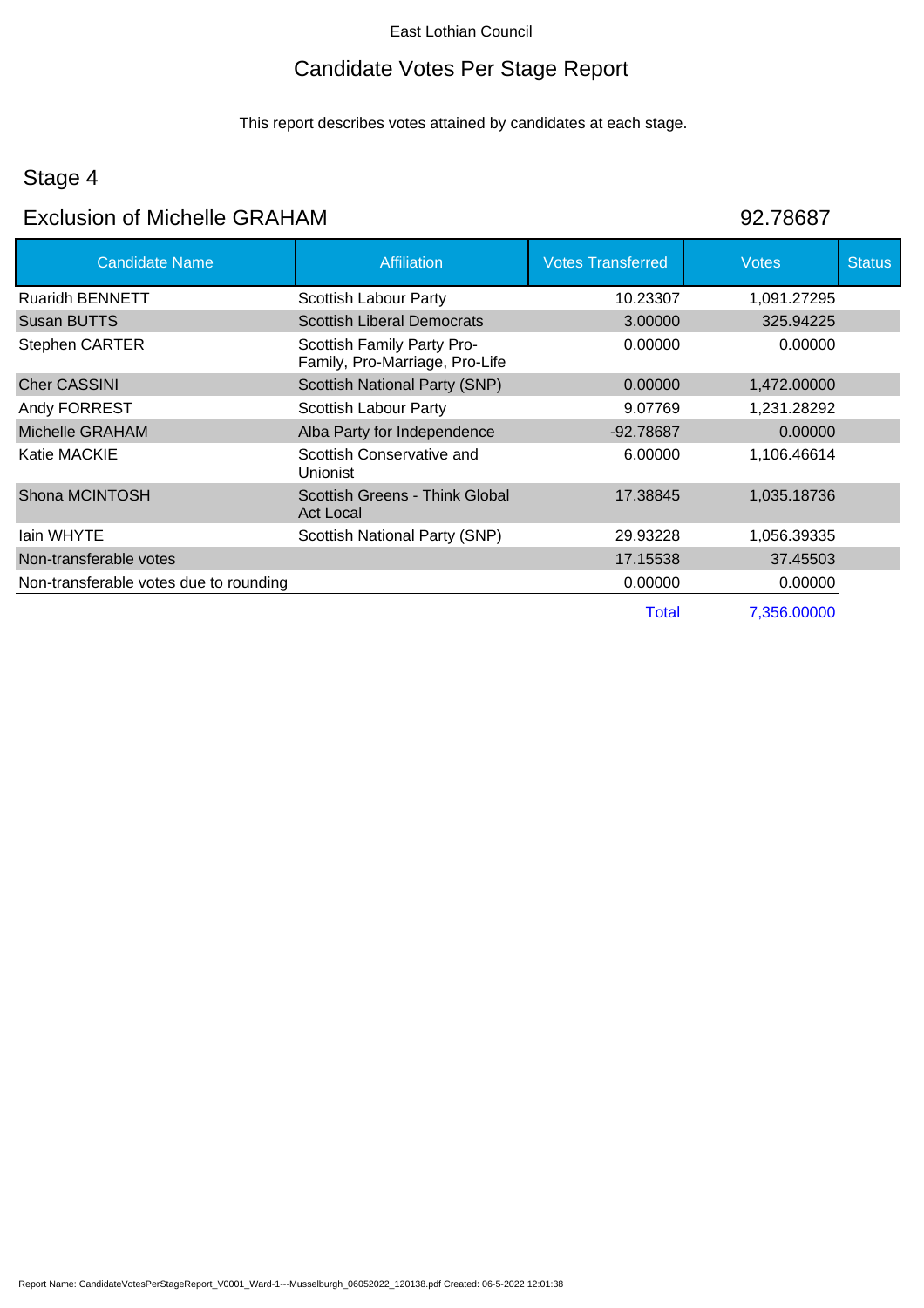## Candidate Votes Per Stage Report

This report describes votes attained by candidates at each stage.

## Stage 5

## Exclusion of Susan BUTTS 325.94225

| <b>Candidate Name</b>                  | Affiliation                                                  | <b>Votes Transferred</b> | <b>Votes</b> | <b>Status</b> |
|----------------------------------------|--------------------------------------------------------------|--------------------------|--------------|---------------|
| <b>Ruaridh BENNETT</b>                 | Scottish Labour Party                                        | 69.62152                 | 1,160.89447  |               |
| Susan BUTTS                            | <b>Scottish Liberal Democrats</b>                            | $-325.94225$             | 0.00000      |               |
| <b>Stephen CARTER</b>                  | Scottish Family Party Pro-<br>Family, Pro-Marriage, Pro-Life | 0.00000                  | 0.00000      |               |
| <b>Cher CASSINI</b>                    | <b>Scottish National Party (SNP)</b>                         | 0.00000                  | 1,472,00000  |               |
| Andy FORREST                           | Scottish Labour Party                                        | 56.07769                 | 1,287.36061  |               |
| Michelle GRAHAM                        | Alba Party for Independence                                  | 0.00000                  | 0.00000      |               |
| Katie MACKIE                           | Scottish Conservative and<br><b>Unionist</b>                 | 55.00000                 | 1,161.46614  |               |
| Shona MCINTOSH                         | Scottish Greens - Think Global<br><b>Act Local</b>           | 65.46614                 | 1,100.65350  |               |
| lain WHYTE                             | Scottish National Party (SNP)                                | 19.38845                 | 1,075.78180  |               |
| Non-transferable votes                 |                                                              | 60.38845                 | 97.84348     |               |
| Non-transferable votes due to rounding |                                                              | 0.00000                  | 0.00000      |               |
|                                        |                                                              | Total                    | 7,356,00000  |               |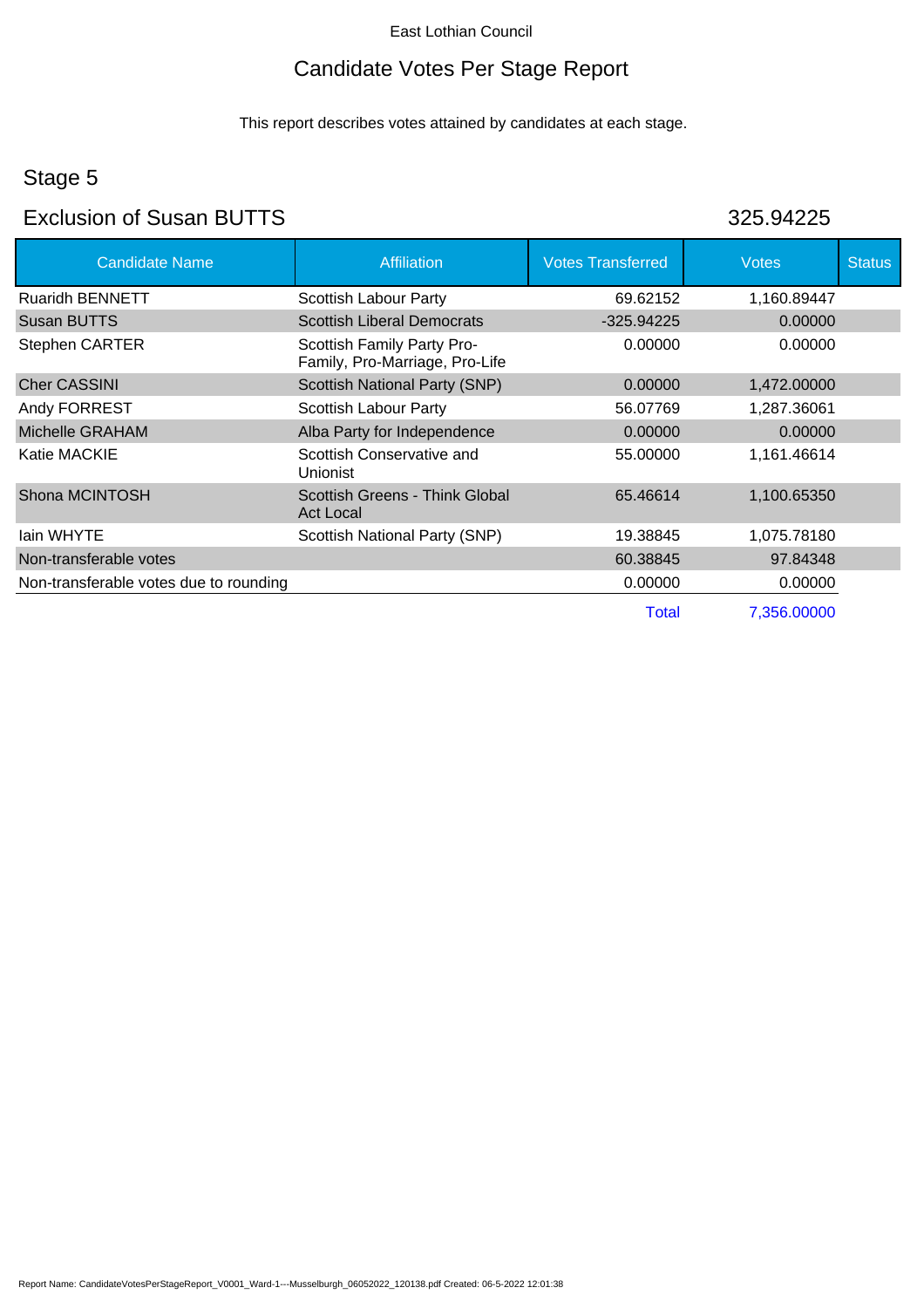## Candidate Votes Per Stage Report

This report describes votes attained by candidates at each stage.

## Stage 6

# Exclusion of Iain WHYTE 1,075.78180

| <b>Candidate Name</b>                  | <b>Affiliation</b>                                           | <b>Votes Transferred</b> | <b>Votes</b>        | <b>Status</b> |
|----------------------------------------|--------------------------------------------------------------|--------------------------|---------------------|---------------|
| <b>Ruaridh BENNETT</b>                 | Scottish Labour Party                                        | 73.92438                 | 1,234.81885         |               |
| Susan BUTTS                            | <b>Scottish Liberal Democrats</b>                            | 0.00000                  | 0.00000             |               |
| Stephen CARTER                         | Scottish Family Party Pro-<br>Family, Pro-Marriage, Pro-Life | 0.00000                  | 0.00000             |               |
| <b>Cher CASSINI</b>                    | <b>Scottish National Party (SNP)</b>                         | 0.00000                  | 1,472,00000         |               |
| Andy FORREST                           | Scottish Labour Party                                        | 138.45824                | 1,425.81885         |               |
| Michelle GRAHAM                        | Alba Party for Independence                                  | 0.00000                  | 0.00000             |               |
| Katie MACKIE                           | Scottish Conservative and<br><b>Unionist</b>                 | 10.85459                 | 1,172.32073         |               |
| Shona MCINTOSH                         | Scottish Greens - Think Global<br><b>Act Local</b>           | 566.27540                | 1,666.92890 Elected |               |
| lain WHYTE                             | Scottish National Party (SNP)                                | -1,075.78180             | 0.00000             |               |
| Non-transferable votes                 |                                                              | 286.26919                | 384.11267           |               |
| Non-transferable votes due to rounding |                                                              | 0.00000                  | 0.00000             |               |
|                                        |                                                              | Total                    | 7,356,00000         |               |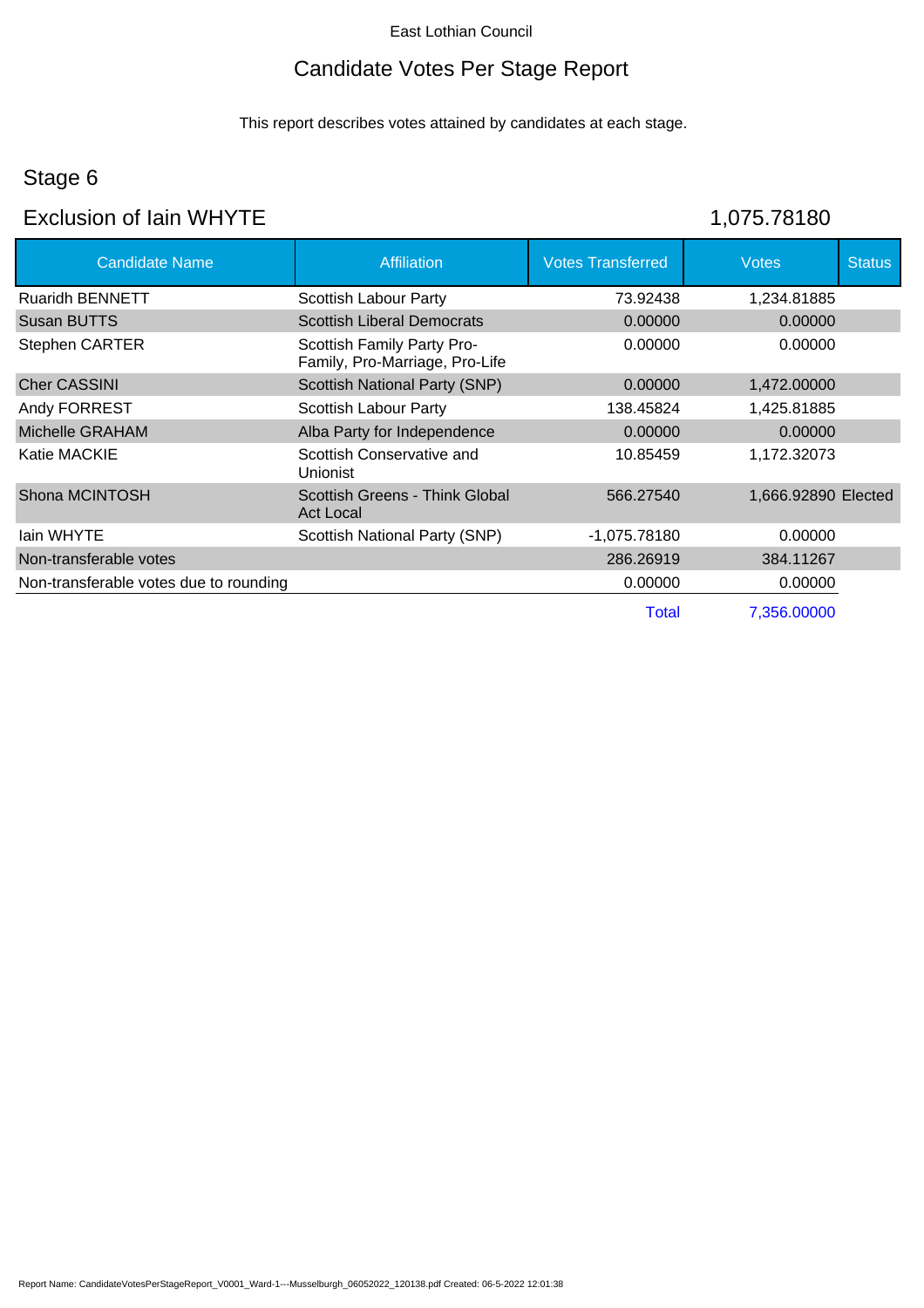## Candidate Votes Per Stage Report

This report describes votes attained by candidates at each stage.

## Stage 7

# Surplus of Shona MCINTOSH 194.92890

| <b>Candidate Name</b>                  | <b>Affiliation</b>                                           | <b>Votes Transferred</b> | <b>Votes</b>        | <b>Status</b> |
|----------------------------------------|--------------------------------------------------------------|--------------------------|---------------------|---------------|
| <b>Ruaridh BENNETT</b>                 | Scottish Labour Party                                        | 41.66542                 | 1,276.48427         |               |
| <b>Susan BUTTS</b>                     | <b>Scottish Liberal Democrats</b>                            | 0.00000                  | 0.00000             |               |
| Stephen CARTER                         | Scottish Family Party Pro-<br>Family, Pro-Marriage, Pro-Life | 0.00000                  | 0.00000             |               |
| <b>Cher CASSINI</b>                    | <b>Scottish National Party (SNP)</b>                         | 0.00000                  | 1,472.00000         |               |
| Andy FORREST                           | Scottish Labour Party                                        | 46.38580                 | 1,472.20465 Elected |               |
| Michelle GRAHAM                        | Alba Party for Independence                                  | 0.00000                  | 0.00000             |               |
| Katie MACKIE                           | Scottish Conservative and<br><b>Unionist</b>                 | 4.89401                  | 1,177.21474         |               |
| Shona MCINTOSH                         | Scottish Greens - Think Global<br><b>Act Local</b>           | -194.92890               | 1,472.00000         |               |
| lain WHYTE                             | Scottish National Party (SNP)                                | 0.00000                  | 0.00000             |               |
| Non-transferable votes                 |                                                              | 101.96529                | 486.07796           |               |
| Non-transferable votes due to rounding |                                                              | 0.01838                  | 0.01838             |               |
|                                        |                                                              | <b>Total</b>             | 7,356.00000         |               |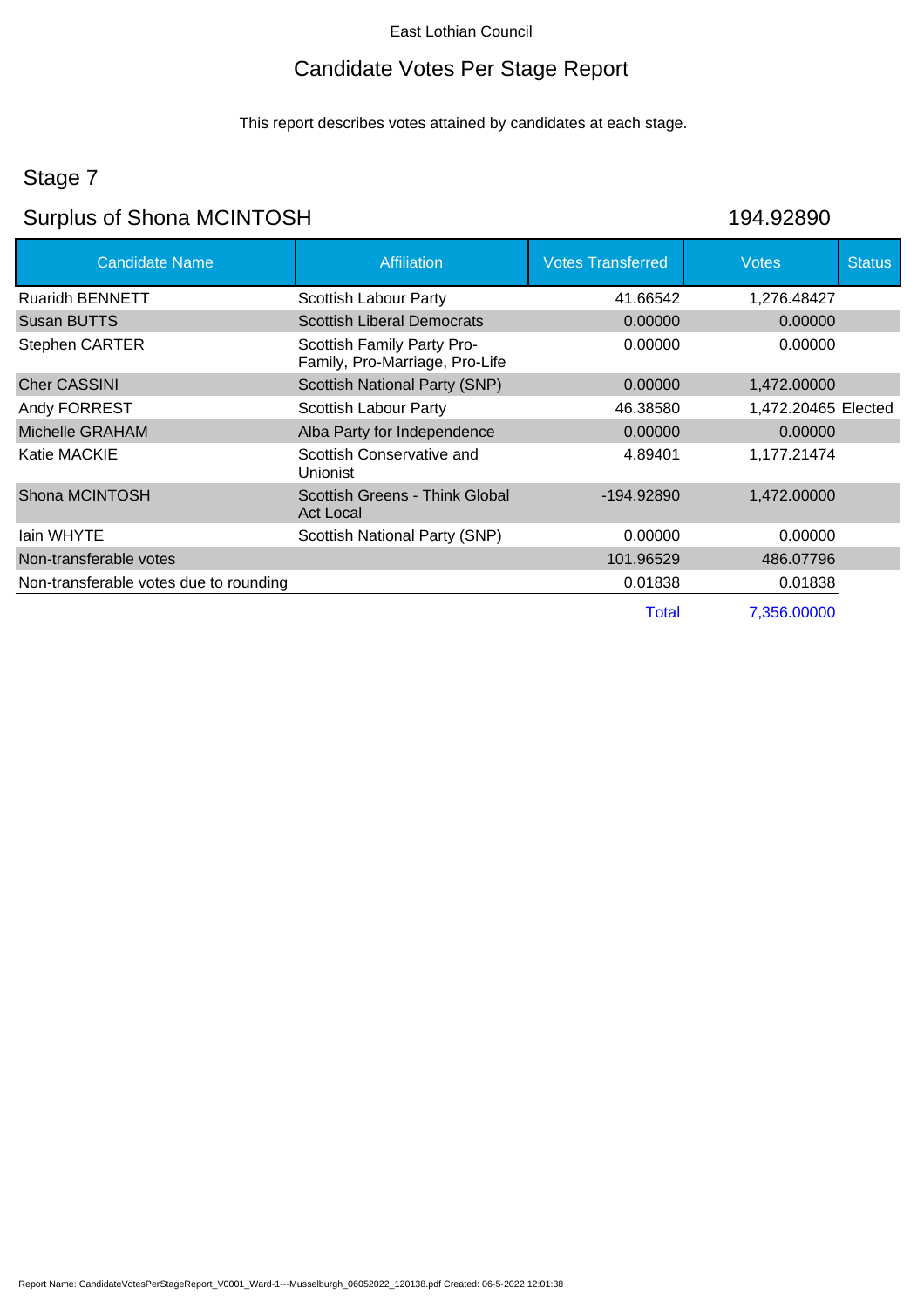# Candidate Votes Per Stage Report

This report describes votes attained by candidates at each stage.

## Stage 8

# Surplus of Andy FORREST **1999** 0.20465

| <b>Candidate Name</b>                  | <b>Affiliation</b>                                           | <b>Votes Transferred</b> | <b>Votes</b> | <b>Status</b> |
|----------------------------------------|--------------------------------------------------------------|--------------------------|--------------|---------------|
| <b>Ruaridh BENNETT</b>                 | Scottish Labour Party                                        | 0.12628                  | 1,276.61055  |               |
| Susan BUTTS                            | <b>Scottish Liberal Democrats</b>                            | 0.00000                  | 0.00000      |               |
| <b>Stephen CARTER</b>                  | Scottish Family Party Pro-<br>Family, Pro-Marriage, Pro-Life | 0.00000                  | 0.00000      |               |
| <b>Cher CASSINI</b>                    | <b>Scottish National Party (SNP)</b>                         | 0.00000                  | 1,472,00000  |               |
| Andy FORREST                           | Scottish Labour Party                                        | $-0.20465$               | 1,472.00000  |               |
| Michelle GRAHAM                        | Alba Party for Independence                                  | 0.00000                  | 0.00000      |               |
| Katie MACKIE                           | Scottish Conservative and<br><b>Unionist</b>                 | 0.01633                  | 1,177.23107  |               |
| Shona MCINTOSH                         | Scottish Greens - Think Global<br><b>Act Local</b>           | 0.00000                  | 1,472.00000  |               |
| lain WHYTE                             | Scottish National Party (SNP)                                | 0.00000                  | 0.00000      |               |
| Non-transferable votes                 |                                                              | 0.04661                  | 486.14295    |               |
| Non-transferable votes due to rounding |                                                              | 0.01543                  | 0.01543      |               |
|                                        |                                                              | Total                    | 7,356.00000  |               |